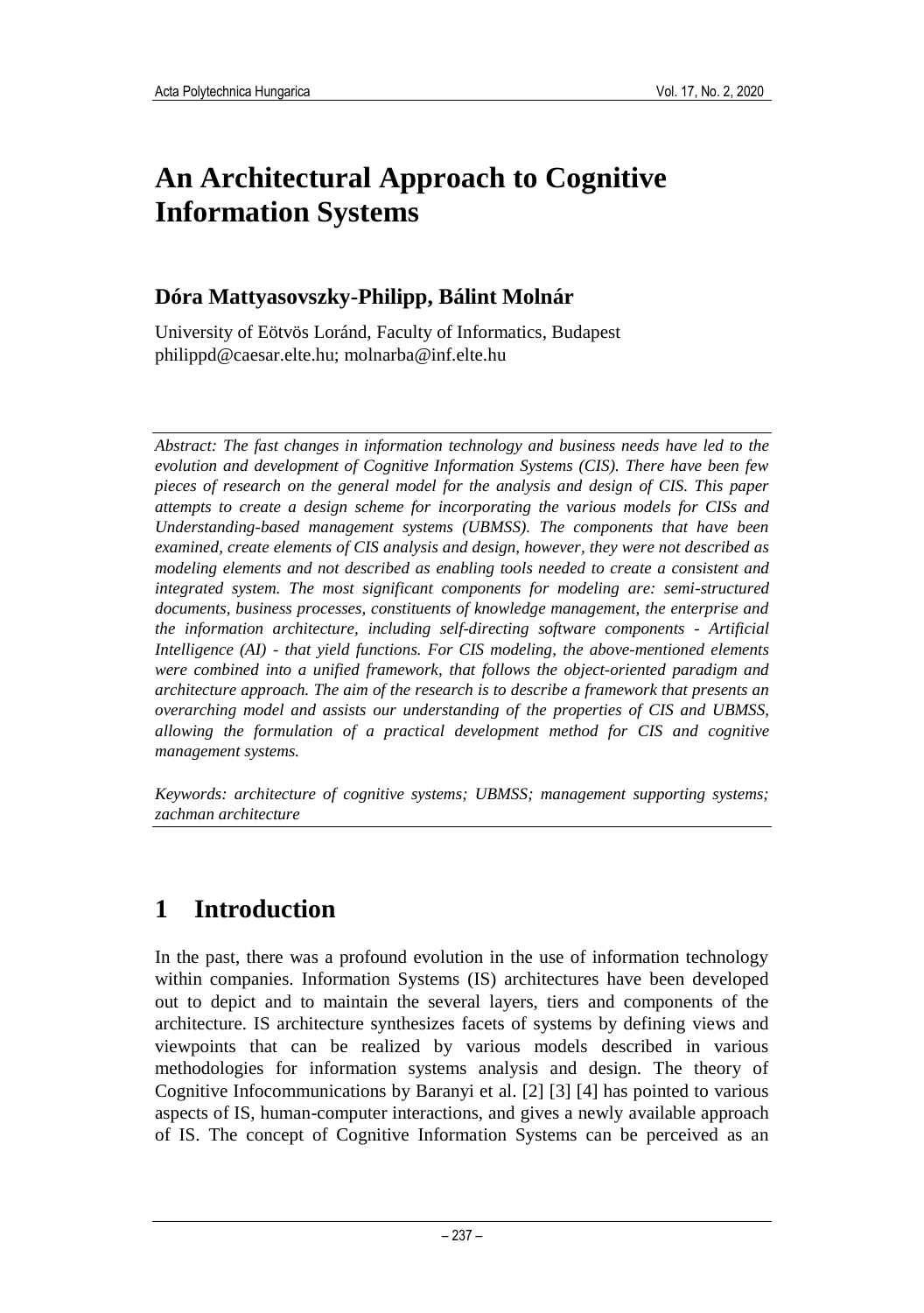interdisciplinary area of Information Systems and Cognitive Science. Modeling, analyzing, and designing information systems by the most modern approaches provide opportunities for the application of architectural and design methodologies that unite the development methods of systems and theories of Cognitive Science [2]. We perceive the architecture of information systems within companies according to Zachman [31] and the TOGAF approaches [16]. The evolution of technology in the realm of information systems can be seized by the notion of Data Science and semantics. There is a classification of cognitive information systems as understanding based cognitive systems (UBCCS, Understanding Based Cognitive Categorization Systems) [22]. Within that categorization, there are enterprises and management related systems as UBDSS (Understanding Based Decision Support Systems), UBMSS (Understanding Based Management Support Systems). The case studies referenced publications in the form of a proposal for developing systems investigate single, double and multifactor analysis approaches that use Net Present Value (NPV), Internal Rate of Return (IRR), and discount rate [22]. The presented approaches are based on formal languages, that describe building blocks for cognitive analysis that can be considered as semantic analysis that is based on logical predicates in the form of rules and concepts. The toolset that is utilized in this approach is grounded in finite state machines, automaton and theories of formal languages to deduce the assessment of the formalized situation [11]. In addition to the systems with singlefactor analysis (IRR, NPV), there is a description of systems with dual and multifactor analysis. All the proposed systems pursue the same methods, i.e. defining a grammar, capturing the essential concepts in terminal and non-terminal symbols within the grammar, and predicates of decision making are formulated as rewriting rules of the grammar initiating state transitions within the realm of analysis. [22]. The basic version of the UBMSS have been refined further into several sub-classes, namely UBMLRSS (understanding based management liquidity ratios support systems), UBMPRSS (understanding based management profitability ratios support systems), UBMARSS (understanding based management activity ratios support systems), UBMFLRSS (understanding based management financial leverage ratios support systems) [23]. All of them use balance sheet and profit and loss data, out of extracts from the general ledger and data from various sub-systems. This data set is used in creating Business Case, Strategic Business Plan and in credit requests from banks. These data play an important role in the life of a company and its future, these data serve as a basis for further decision making, therefore the availability and appropriate elaboration of data generates and improve the value of the enterprise.

Molnár et al. [20] were to elaborate a model framework for an Information System considering the various technological and software architectural solution. The current research attempt to elaborate on a modeling framework for CIS considering the various architectural and technological components and solutions. The proposed model shows how the earlier created methodologies and methods for analysis, design, implementation, and management can be used to construct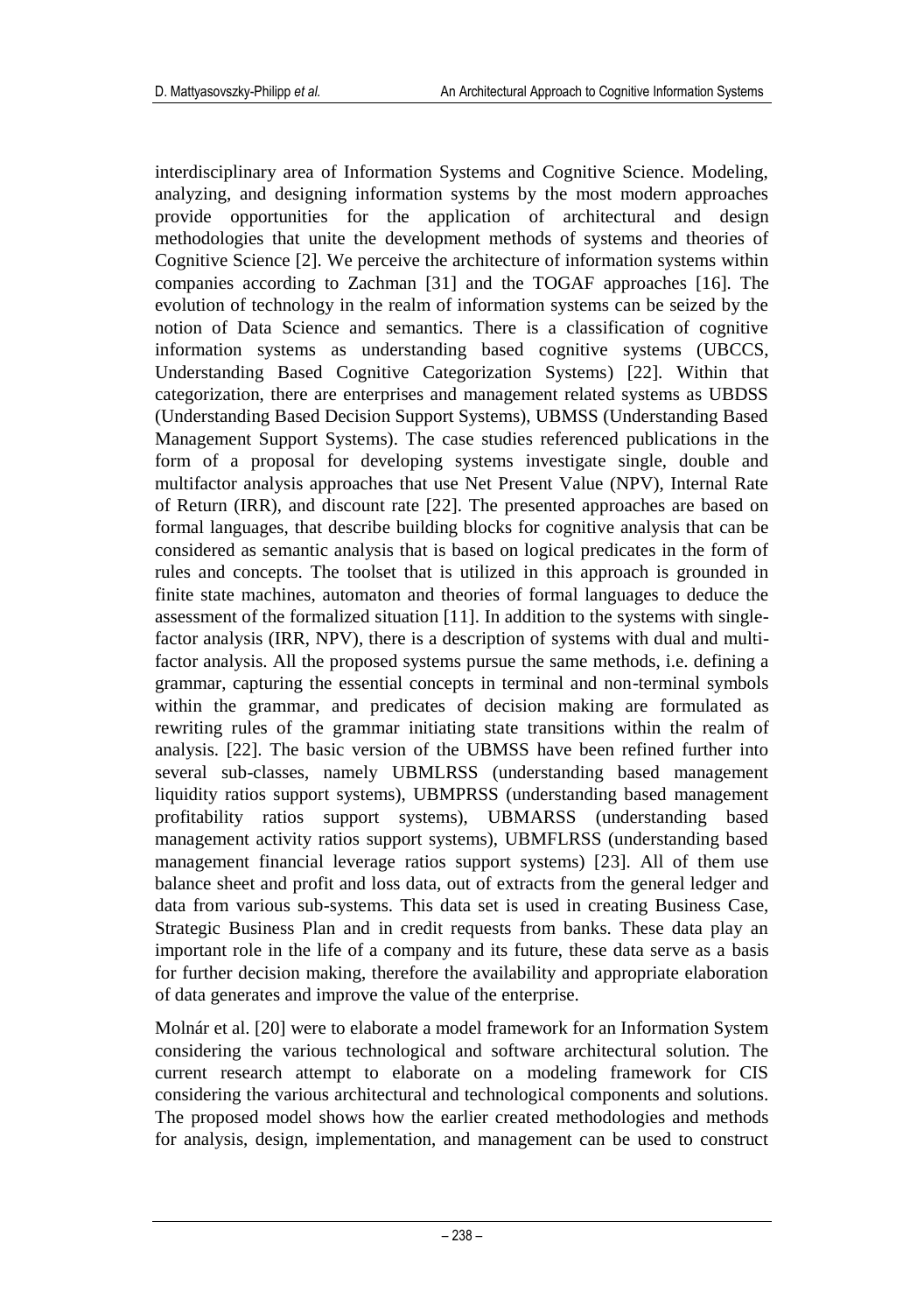CIS in a framework to combine various perspectives and aspects to create a comprehensive model including the relevant aspects of CIS, based on the model a methodology and related methods.

### **2 What Makes CIS & what is UBMSS?**

CIS according to Hurwitz: "Three important concepts help make a system cognitive: contextual insight from the model, hypothesis generation (a proposed explanation of a phenomenon), and continuous learning from data across time"[13]. From the other viewpoint, Wang postulates that a "denotation mathematical" approach is required that own structures, tools, and methods beyond the traditional mathematical logic [28]. Ogiela collected areas of application of informatics and information technology where cognitive information processing techniques are incorporated into various systems [22]. Extending the definition based on the examined publications, the ideal CISs, other than the predefined details which are, contextual insight from the model, hypothesis generation (a proposed explanation of a phenomenon), and continuous learning from data across time, should impact the carbon agent cognition, in a positive way, improving it, leveraging the synergy originated from the interactions between silicon and carbon agent. This synergy generated leverage expressed via cognitive resonance. The cognitive resonance orienting the entire process to the automated data understanding meanwhile extracting the semantic information, which supports the interpretation of the understanding [21]. The cognitive resonance is a synergy with a positive impact generated by HCI (Human-Computer Interaction) that embeds the Cognitive Infocommunication into itself as a tool and as a channel. Utilizing the biological analogy, the Cognitive Infocommunication ensures that the information as a stimulus arrives at the receptor that operates as a sensor, or as a sensory organ. It is capable to exert an impact on the system and the system reacts through responses. The stimulus is either information or raw data that are transmitted, between the parties playing roles in the action of the infocommunication that improve the cognizance of both sides during HCI. The data stream that is realized by Infocommunication, can be represented as a bidirectional channel. The cognitive resonance supports the sensed data extraction and the semantic understanding. Both parties via HCI might become the initiator of the stimulus or might be a receptor or a sensor, at the same time.

According to Vincente Raja, ecological psychologists have developed concepts of dynamic systems theory (DST) as a preferred explanatory tool for the agentenvironment interactions [26]. Based on our concept, it shows some similarities to the previously described acts of Cognitive Infocommunication, to its roles, as well as the cognitive resonance, however, this needs further research to analyze the similarities and discrepancies.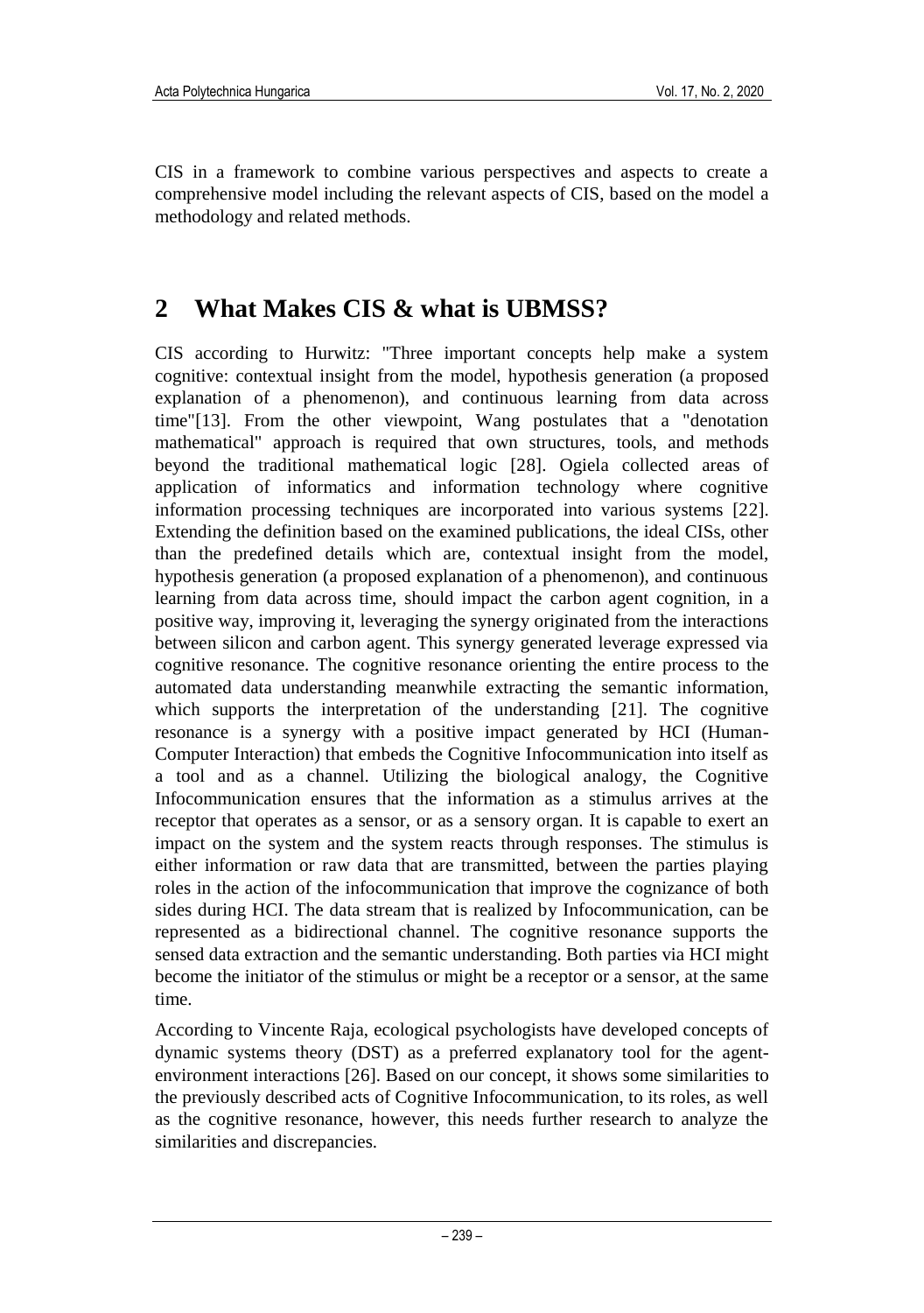In line with our understanding described above CIS cannot exist without the capability of adding value, improving processes of understanding. The concept of cognitive resonance is one of the attempts that try to make sense of the modeling activities in the most recent world of data analytics that uses tools out of data science. According to Lemieux as society moves into the era of cognitive systems in which more decisions are by intelligent machines or humans working in collaboration with intelligent machines, it becomes increasingly important to consider how we will build accountability for decision-making into such systems [18]. The information architecture that can provide an opportunity for creating a framework to describe the information exchange between the human parties along with her/his supporting silicon agent and cognitive information systems can be grounded in Enterprise Architecture, and LIDA [16] [31], [17]-[8]. The advantage of the LIDA model as architecture is that it focuses on the cognitive processes and their structure at both conceptual and computational levels [7].

#### **3 UBMSS versus CIS in Light of Zachman Framework**

Zachman's framework contains the various business perspectives as different viewpoints of stakeholders. The perspectives identify the layers of the architecture. The aspects embody the distinctive modeling approaches. Expanding the Zachman framework [31] with cognitive elements supports cognitive architecture, therefore improve the system under consideration up to the cognitive level.

The contextual perspective's basic requirement is to be able to identify the goal of the system to be developed. In case of UBMLRSS (understanding based management liquidity ratios support systems), UBMPRSS (understanding based management profitability ratios support systems), UBMARSS (understanding based management activity ratios support systems), and UBMFLRSS (understanding based management financial leverage ratios support systems) the goal is the support of management in issues that are related to ratio calculation.

In the conceptual layer, the concepts, which appear within the contextual layer are fragmented due to partial ratio analyses in the financial environment, do not fulfill its goals on the business level, therefore, do not fits into the enterprise model. In practice, the analyses will not bring any added value, which is essential in the case of a cognitive system. Therefore, in this case, the correct conceptual perspective should be a system for ratio analysis that brings additional added value along with business intelligence, via cognitive resonance, that would be covered in detail by the various aspects.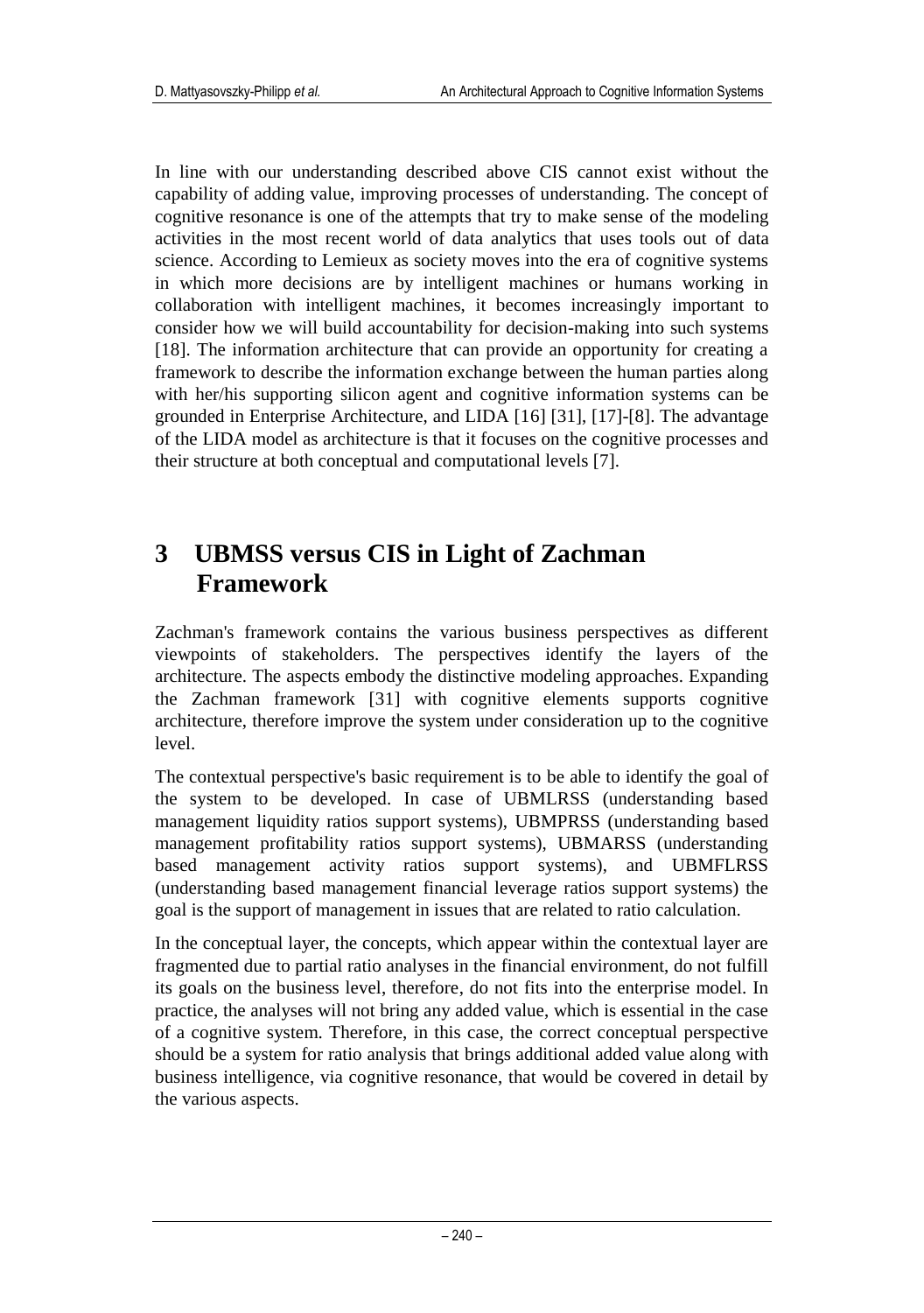| Aspects                    | what                                                                                                                      | how                                                                                          | where                                                                       | who                                    | when                                                | why                          |                     |
|----------------------------|---------------------------------------------------------------------------------------------------------------------------|----------------------------------------------------------------------------------------------|-----------------------------------------------------------------------------|----------------------------------------|-----------------------------------------------------|------------------------------|---------------------|
| Perspectives<br>Contextual | Fact, business<br>data / for<br>analyzes with<br>cognitive<br>resonance                                                   | Cognitive<br><b>Business</b><br>Service with<br>the synergy of<br>the cognitive<br>resonance | Chain of<br><b>Business</b><br>Process,<br>Workflow                         | <b>Business</b><br>entity,<br>function | Chain of<br><b>Business</b><br>Process,<br>Workflow | <b>Business</b><br>goal      | Scope               |
| Conceptual                 | Underlying<br>Conceptual<br>data model /<br>Data Leak<br>structured and<br>unstructured                                   | Cognitive<br>Service with<br>added value<br>originated by<br>the cognitive<br>resonance      | Service<br>composition<br>with cognitive<br><b>business</b><br>intelligence | Actor, Role                            | <b>Business</b><br>Process Model                    | <b>Business</b><br>Objective | Enterprise<br>Model |
| Logical                    | <b>Class</b><br>hierarchy,<br>Logical Data<br>Model <sup>A</sup><br>structured.<br>semi<br>structured and<br>unstructured | Cognitive<br>Service<br>Component                                                            | Hierarchy of<br>Cognitive<br>Service<br>Component                           | User role.<br>service<br>component     | BPEL.<br>BPMN,<br>Orchestration                     | <b>Business</b><br>Rule      | System<br>Model     |
| Physical                   | Object<br>hierarchy,<br>Data model                                                                                        | Cognitive<br>Service<br>Component                                                            | Hierarchy of<br>Cognitive<br>Service<br>Component                           | Component,<br>Object                   | Choreography                                        | Rule Design                  | Technical<br>Model  |
| Detail                     | Data in<br><b>DBMS</b>                                                                                                    | Cognitive<br>Service<br>Component                                                            | Hierarchy of<br>Cognitive<br>Service<br>Component                           | Component,<br>Object                   | Choreography<br>Security<br>architecture            | Rule<br>specification        | Components          |
| Functioning<br>Enterprise  | Data                                                                                                                      | <b>Function</b>                                                                              | Network                                                                     | Organization                           | Schedule                                            | Strategy                     |                     |

Table 1 A mapping semantically between Zachman architecture and CIS's components

The idea of CIS is to make available a Cognitive Information System embedded into business and the organizational environment through Web technology. For that reason, the model and design methodology should consider the sociotechnological environment, moreover, the Web and the software engineering approaches to enhance the system with modern data analytical solutions and amend its functionality, namely:

- Computing on the Internet, to ensure the system availability supporting business continuity
- Distributed transaction processing
- Knowledge management
- Set up various KPI's (Key Performance Indicators) in line with the business process
- Set up various clip levels build in automatized approval levels, to support the management decision with relevancy related to the decision-making process and simplify the process itself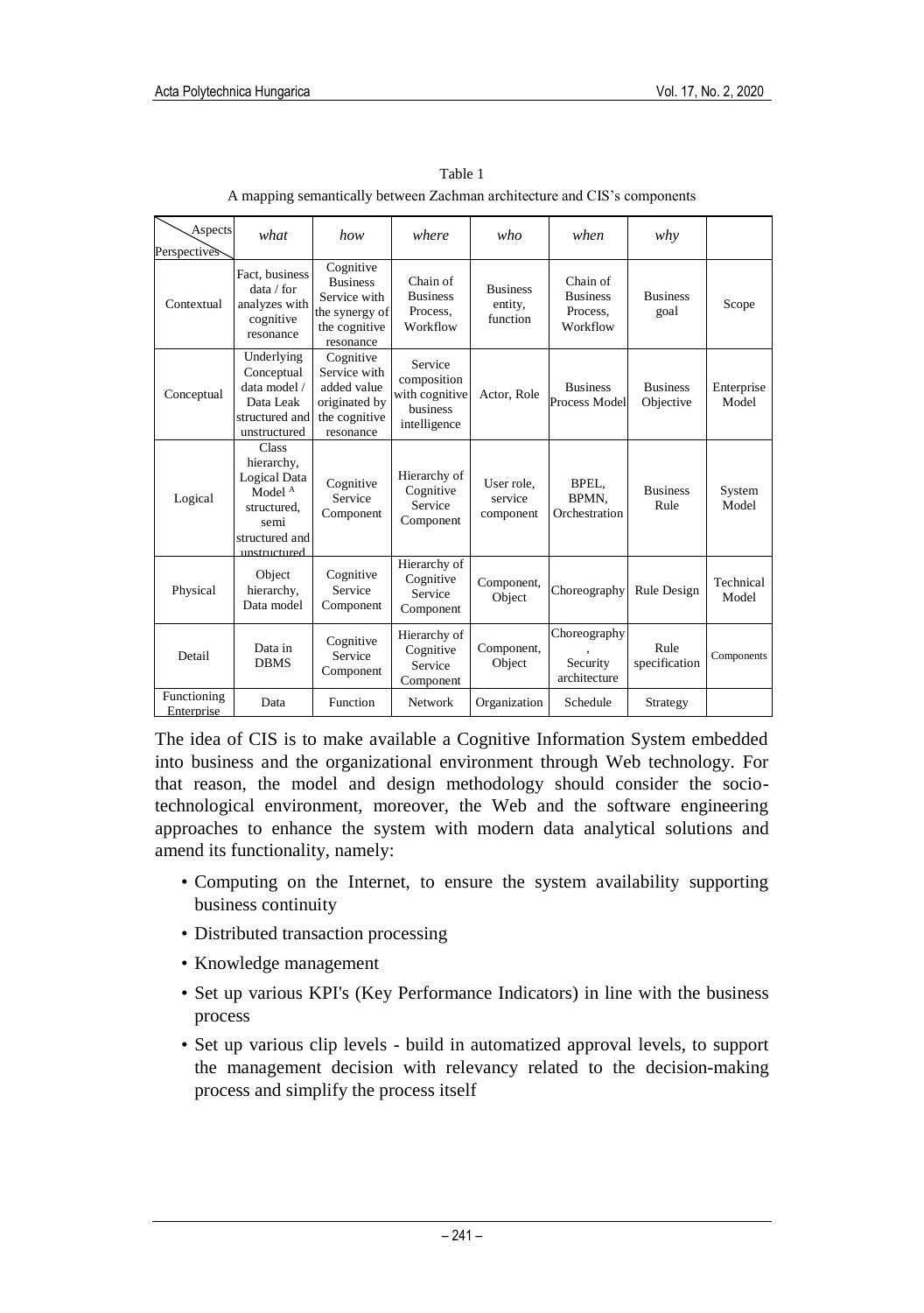- Identify drivers and value-added models for example, Du Pont Modell into the integrated ratio analyses - that would ensure a business intelligence and deeper explanation and understanding of the analysis
- Develop additional aggregated analyses simplified format to support management with accelerated process flow, and with accelerated automatized, semi-automatized decision
- Add additional information to the analyses related to the industry industrial risk identifier - industrial beta (P)
- Build-in data visualization to support the understanding of the analyses
- Capture a record of reasoning and decision-making for further decision making

Consider intranets and extranets and integrations, to support data availability and business continuity, knowledge sharing, data integrity and orchestration:

• Add additional information from internal sources, DB's (databases), etc. payment history, order history, information from ERP and/or CRM, etc.

XML / HTML documents either as Web pages or information resources, - adding additional external information from international and/or local credit rating organizations - Moody's, Fitch etc.-, to ensure updated market information integrated into the analyses, improving quality of analyses:

- Database management systems and data warehouses, tracking, saving and in case of need sharing results
- Document management systems
- Enterprise Architecture, Service Oriented Architecture, Web services, microservices
- Identify events-based triggers within the organization and inform cross functions via messaging
- Business processes analysis and management of the Web site online business processing
- Business process analyses support with KPI's: customer satisfaction, cycle time, etc.
- Information Security: integrity, confidentiality, accuracy, availability, timeliness - information infrastructure
- Performance and scalability issues

On aspects level, to fulfill the CIS requirements related to the cognitive resonance, where the cognitive resonance is to be integrated into/between the two aspects, that would ensure the continuous improvement of the cognitive level of the information system.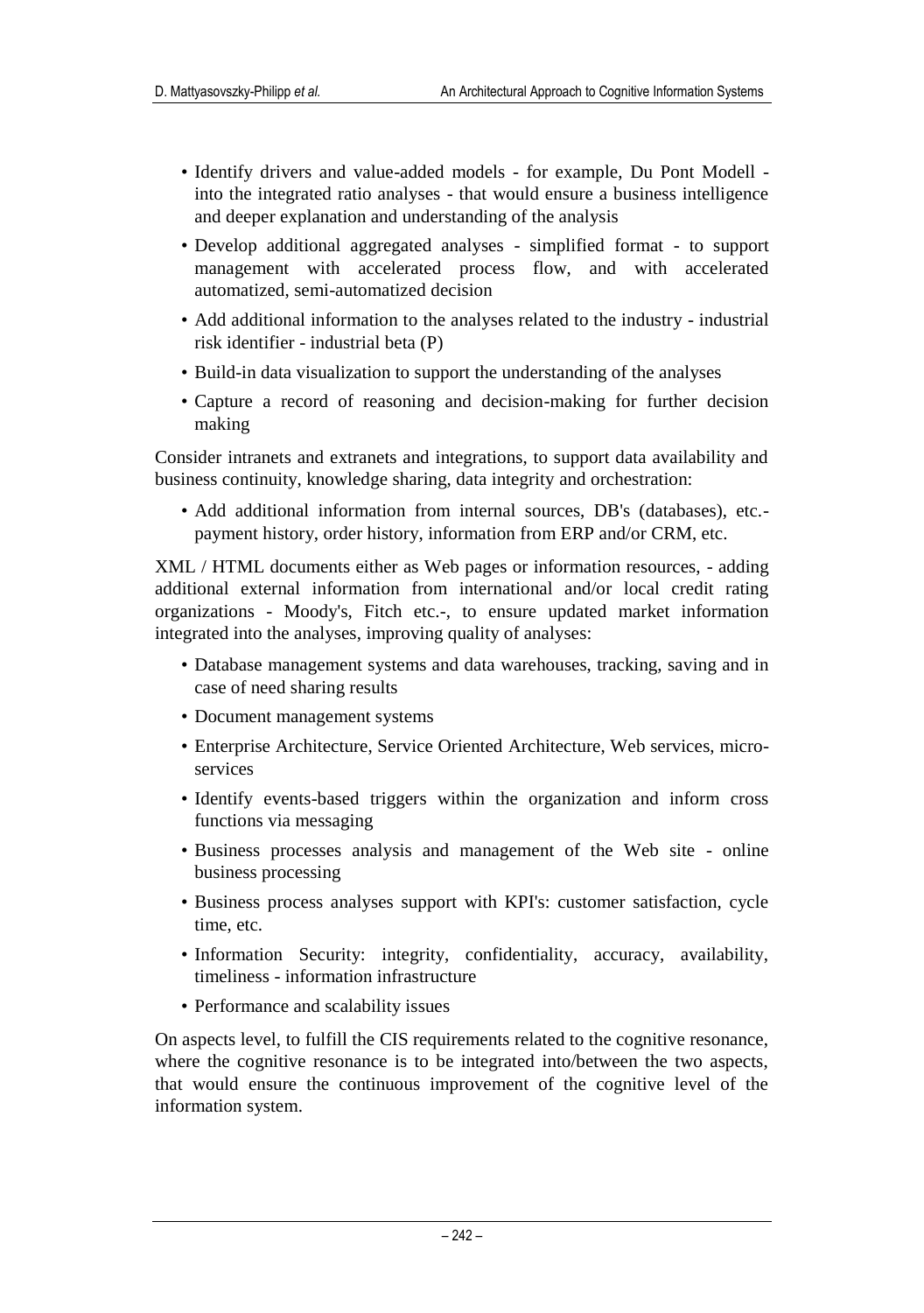The logical model to be built without fragmentation, the integration would ensure the appropriate level of cognitive resonance.

The physical and the detailed specification layers are to support the above layers according to the scope and the enterprise and system model.

As perceived by Molnár et al. [20] Enterprise IT Architecture as the suite of strategic and architectural disciplines that includes the Information, Business System, and Technical Architectures [20].

Business (systems) architecture - Defines the structure and content (information and function) of all business systems in the organization [20]. UBMSS Systems are currently lack of structure and content definition from that point of view, that might strongly question the capability for management support that is the partial scope of the system.

Information (or Data) Architecture - represents the main data types that support the business; furthermore, the structure (including interdependencies and relationships) of information required and in use by the organization [20]. The fragmented information architecture causes limited support, interdependencies and relationships within ratios are not visible, therefore the result of the analyses with UBMSS doesn't fulfill its scope.

Application Architecture - defines applications needed for data management and business support; the collection of relevant decisions about the organization (structure) of a software system, and the architectural style that guides this organization [20]. As the above reason decision support does not cover the management support requirement in case of ratio analyses, missing an integrated overview on results and reasons, the system is not able to predict based on the data analyzed, the cognitive resonance is missing, therefore the added value is missed.

### **4 Reality and Expectations Form CIS in the Enterprise Environment**

Essential to make it clear that what is the expectation from CIS. There are various non-solved, or partially solved constraints on CIS, therefore the goal of CIS architecture must be clearly defined. Improvisation, new hypothesis generation, and testing were unrealistic expectations, thus those are still human capabilities. A human can observe and learn new knowledge from the environment, as it is the human capacity to interpret them appropriately. However, researchers formalizing unsolvable problems, try to find a solution with CIS / AI capability to answer and / or build a future CIS capable of solving problem without resource in a creative manner in an intuitive way with improvisation is currently not the reality, as CIS needs to leverage various heuristics and other assets and experiments to be able to solve the given problem [27]: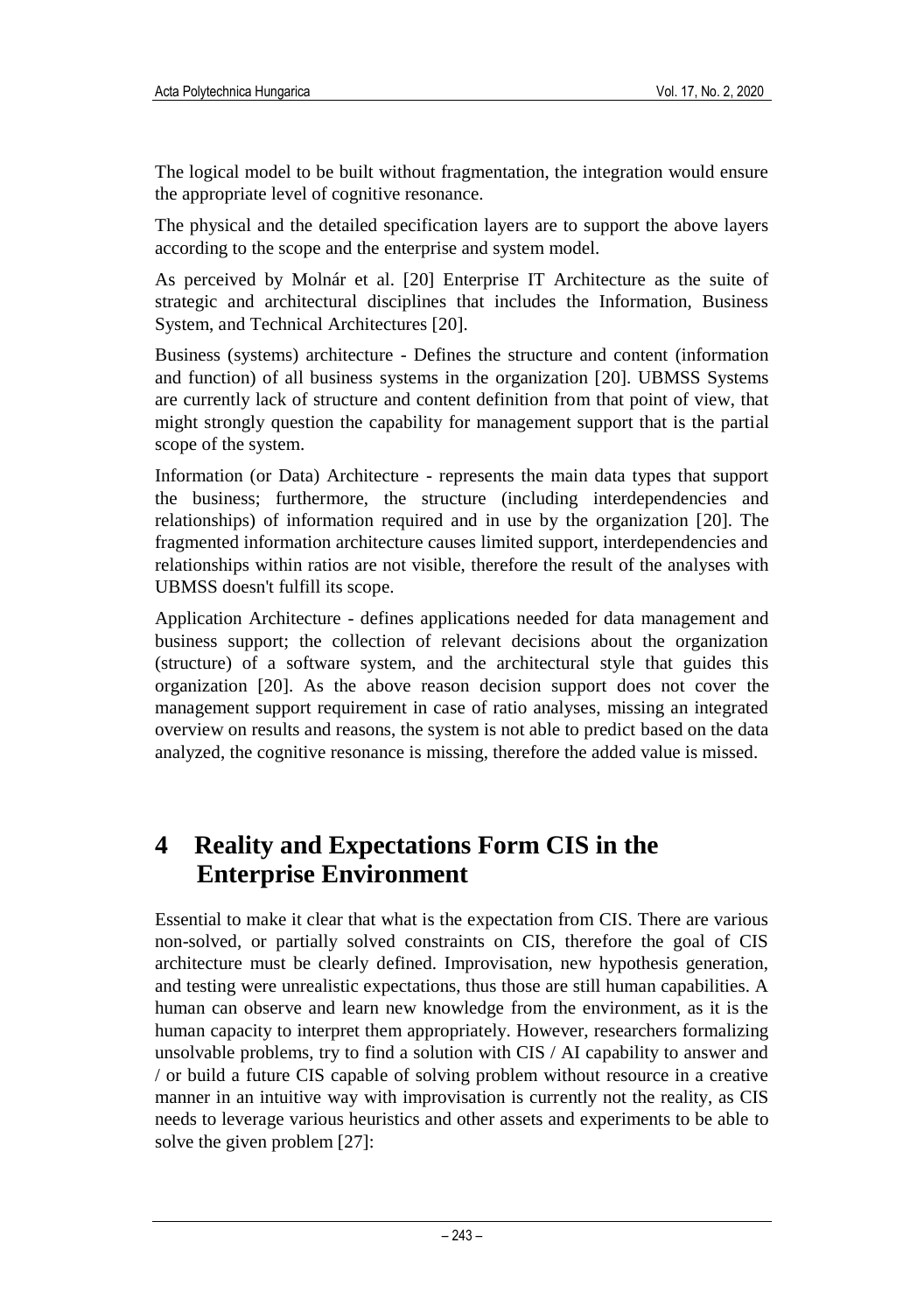- Related to capabilities and abilities
- Impasse detection to be able to evaluate the current situation versus capabilities and abilities [1]
- Domain transformation and problem restructuring in plan task revision has formally examined the effects of changing the state, including the goal, and the operators [9] [10]
- Experimentation, learning form interaction with the world, considering exploration and reinforced learning [11] [25]
- Discovery detection to be able to solve problems in case of unexpected events, with intelligent reasoning demonstrating autonomy. [27]
- Domain extension to be able to know how and when to absorb new knowledge form the given domain [10]

Parts of the problems were solved, however, there aren't exist CIS capable to answer a complex challenge where all of the above -listed features are needed at the same time. CIS development more focused on specific tasks in specific domains, therefore the usability is limited and specific. Due to the above fragmentation, there is a need for orchestration of the already existing technics and solutions.

Considering a strategic decision that makes humans capable to build from a complex environment their observation - based anticipations into a decision making process, transforming it as a potential result as an "expectation" in the outcome. This process teachable to CIS via cognitive resonance, via decision making learning circle, to make CIS capable to support human strategic decision making [21]. However, the mentioned intuitivism and interpretable improvisation are originated by the carbon agent.

According to the above, there is no question yet regarding the statement of John Smith, Manager of Multimedia and Vision at IBM Research who mentioned related the creativity the following: "It's easy for AI to come up with something novel just randomly. But it's very hard to come up with something novel and unexpected and useful [14].

In the case of CIS architecture to be considered the level of complexity. Simple tasks do not need a complex solution, i.e. CIS. Building CIS with complex problem-solving capability may increase the architectural, programming and other CIS building - related challenges in an unrealistic manner. Aspects impacted by the previous problem are including related technics, time, expertise newly developed parts, financial and other resources and capabilities, where all of the elements are available and orchestrated in a well -functioned manner both on a holistic and functional level. Lack of the expected functionality determinates the holistic system approach negatively, therefore, one of the essential tools/assets in the orchestration the synergy supported by infocommunication.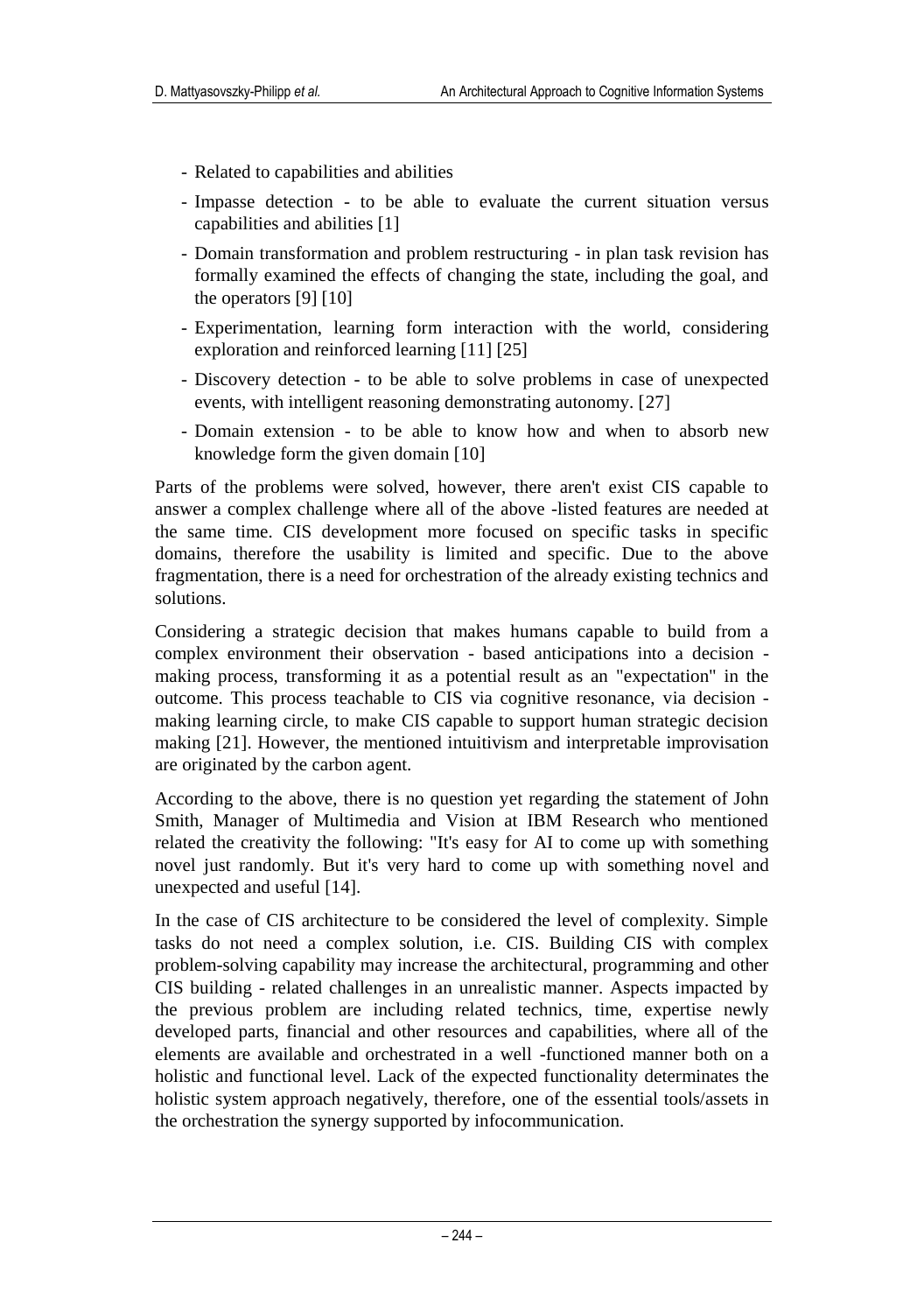## **5 Zachman Architecture & its Cognitive Elements**

By Wang definition: "Cognitive Informatics (CI) is a transdisciplinary enquiry of cognitive and information sciences that investigates into the internal information processing mechanisms and processes of the brain and natural intelligence, and their engineering applications via an interdisciplinary approach" [30].

In the case of cognitive elements, the contextual insight derives from the model, hypothesis generation, and continuous learning through cognitive resonance via HCI (Human - Computer Interaction), then the human (carbon agent) indirectly modifies the model, generating enabling CIS to generate new hypotheses across the learning process. Therefore, the most significant features of CIS the ability of the HCI and the interaction generated resonance, that enables CIS to improve their cognitive level.

Wang defined a model to describe the context of systems within Cognitive Informatics. "The Information - Matter - Energy (IME) Model, building a bridge between the natural world (NW) where the physical, concrete world (PW) and the abstract or perceptive world (AW) connected to each other, where matter (M) and energy (E) model the NW meanwhile, information models the AW." [30].

In this definition, the abstract and perceptive world is within the realm of human minds that is the subject of Cognitive Informatics through applying the formal methods of information processing.

Based on the above-definition, the role of the CIS within Wang's model can be interpreted in three ways. On being aware that the content of an Information Systems that we consider as information consists of data and programs as a combined unit, therefore we consider the second learning cycle across HCI to be the basis of observation, due to the first circle did not necessarily impact nor the NW, AW and CIS. Interpretations:

- 1. CIS equivalent of AW
- 2. CIS wedged entity between NW and AW
- 3. CIS a separated entity, therefore out form NW and AW

Meanwhile, we examine the various extension of our two-dimension world considering CIS's rule and place in it, we try to identify and describe the changes, including the causes and the communication channel on which CIS capable impacting the two-dimension related features.

1. CIS equivalent of AW: in this case, we consider CIS as a mathematical description of AW, therefore CIS equivalent of AW. In the second learning cycle, HCI generated resonance might increase AW/CIS cognitive capability as improve NW cognitive level too. The infocommunication channel is flexible it coincides with the path of energy and information flow between NW and AW (Fig. 1).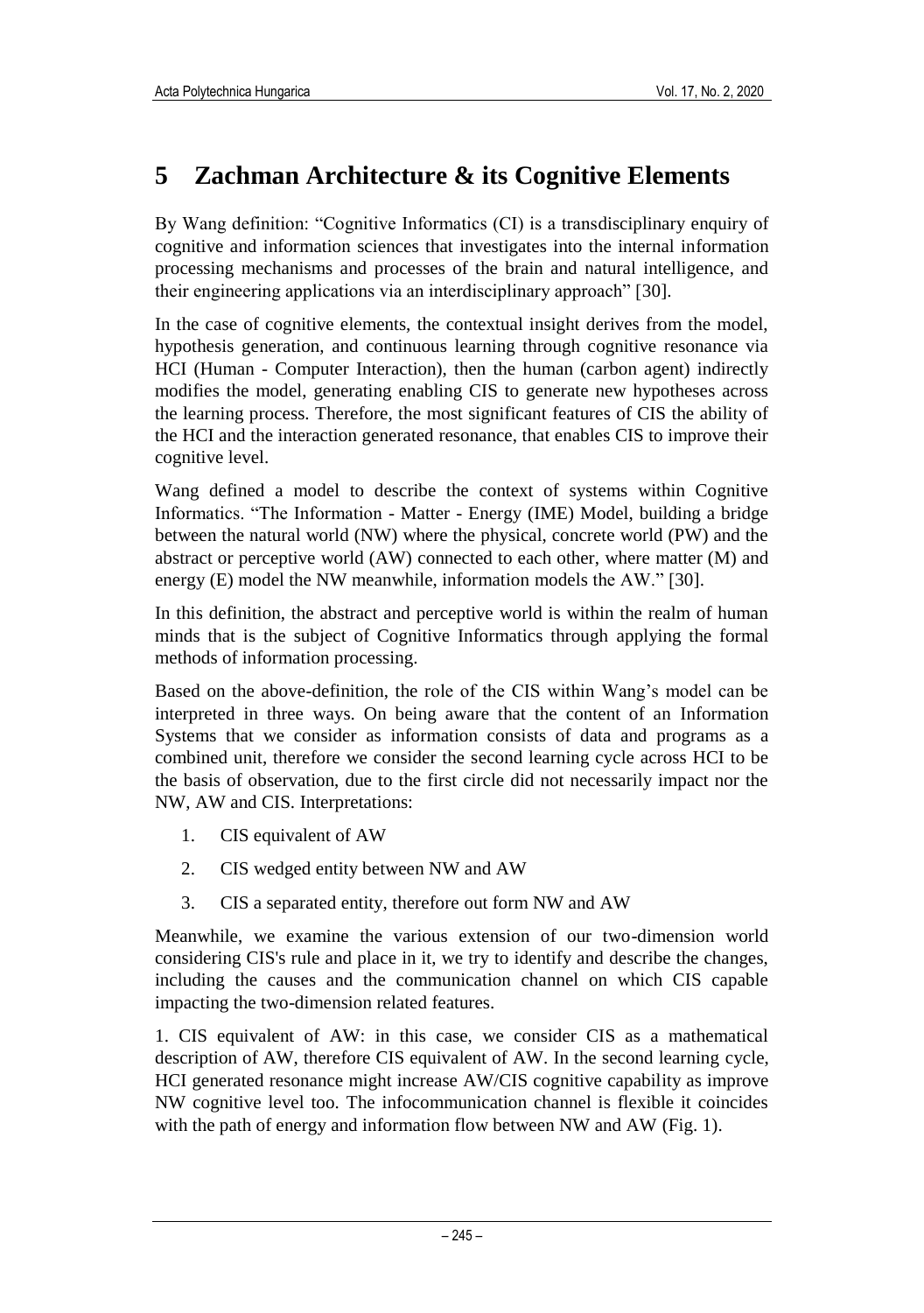

CIS equivalent of Abstract World

2. CIS *wedged entity between NW and AW:* In case we wedge CIS between NW and AW, meanwhile utilizing energy and matter across HCI as an input for the abstract world (AW) via the cognitive resonance as output for the natural world (NW) may transforms and extend the matter and increase the energy- related. The learning process may increase the physical world (NW) as human brain cognitive improvement. The improved (NW) capability ensure improved input for (AW), therefore it is improving too. The circle is repetitive, cognition improving both layers. Communication channel partly coincides with the path of energy and information flow (Fig. 2).



Figure 2 CIS wedged between Abstract and Natural World

3. CIS a separated entity, therefore out form NW and AW: In this case, each imputation of the NW increases the input of the AW, allowing inputs from the AW to the natural world to increase the expanse of the NW, which may be the other way around. Similarly, if we consider the cognitive system as a tool and include all a quasi-third dimension where our two-dimensional world gives and receives input through infocommunication, then the two entities grow in a parallel way, leading to an increase in cognitive abilities and knowledge. The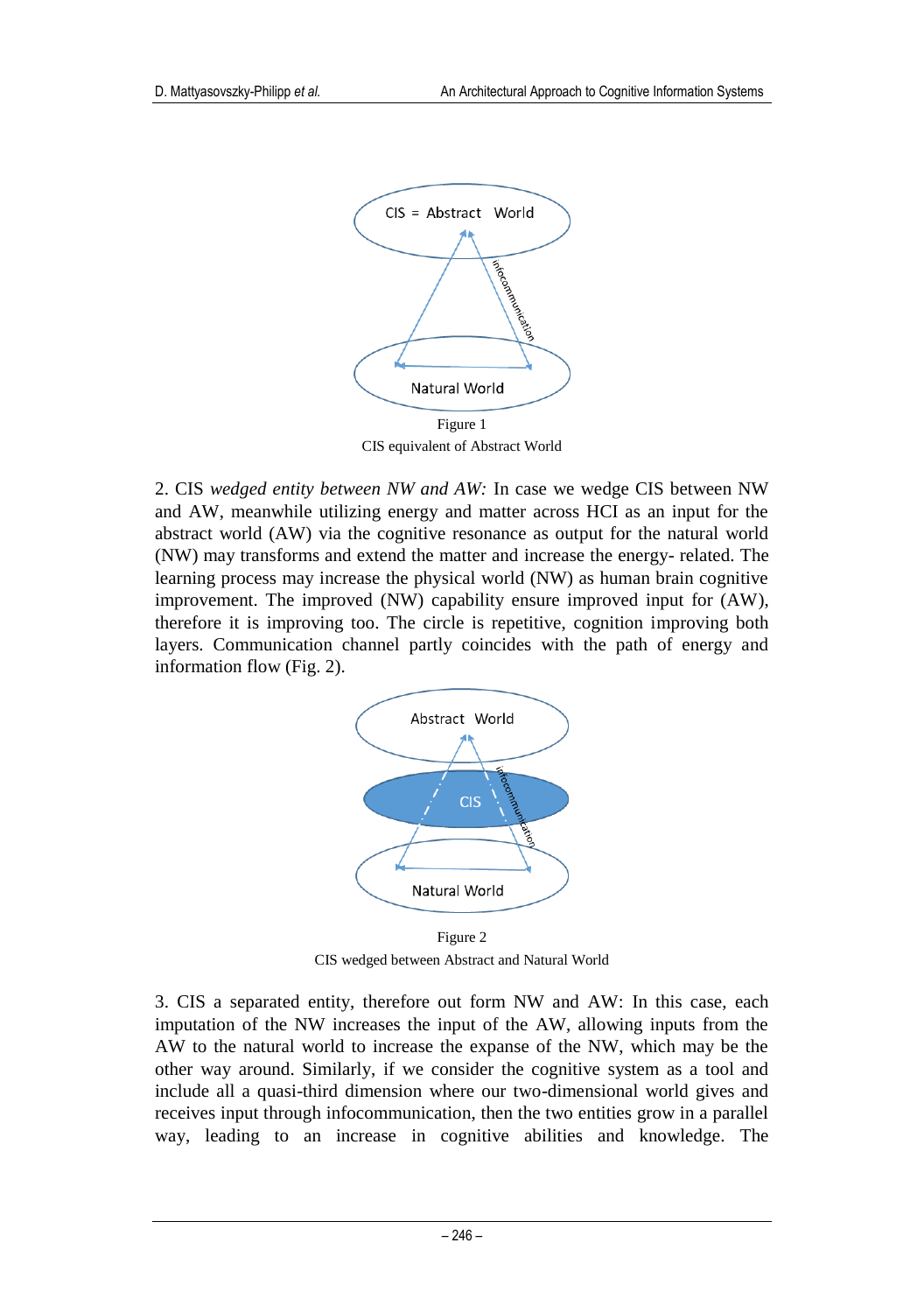communication channel is separated from the channels between NW and AW, however, indirectly impacting the information and energy flow via infocommunication (Fig. 3).



Figure 3 CIS is a separated entity, out form Abstract and Natural World

According to Wang [30] [29] there are 19 different CI factors in the relation of Software, however, the list might be extended with the below:

#### "*20. Flexible usage of infocommunication as a channel and methodology and tool utilizing the synergy generated across HCI as a cognitive resonance, between dimensions, independently of the location if CIS in the IME model.*"

Thus, the emphasis in the relation of the architecture on those components, that focus on learning via HCI, as the traditional machine learning methodologies and heuristic, statistic (regression, classification, etc.) approach resulting in the expected and reasonable output, but does not necessary provide unexpected but reasonable result by human across CIS computing.

That unexpected but reasonable output brings closer to mimic human brain capability, closer to the dreamed CIS, that seems to be as natural as possible considering humans as a natural being.

What are the expectations form the learning process?

According to MacLellan et al. "The features of HCI supporting naturalness, that related to the interaction is manifested in that (1) support the goals of users, (2) do what users expect, (3) lets users work the way they want, and (4) leverage users' experience to minimize training [19].

In case of during business analyses, if CIS is not capable of fulfilling the abovementioned ones, the cognitive level is to be questioned. However, in the case of strategic management decision, the user expectation might create uncertainty related to the output, due to the user anticipation. The uncertainty that in relation to the exactly expected outcome, might trigger additional decision and additional learning cycle [21]. Strategic management decisions by humans consist of the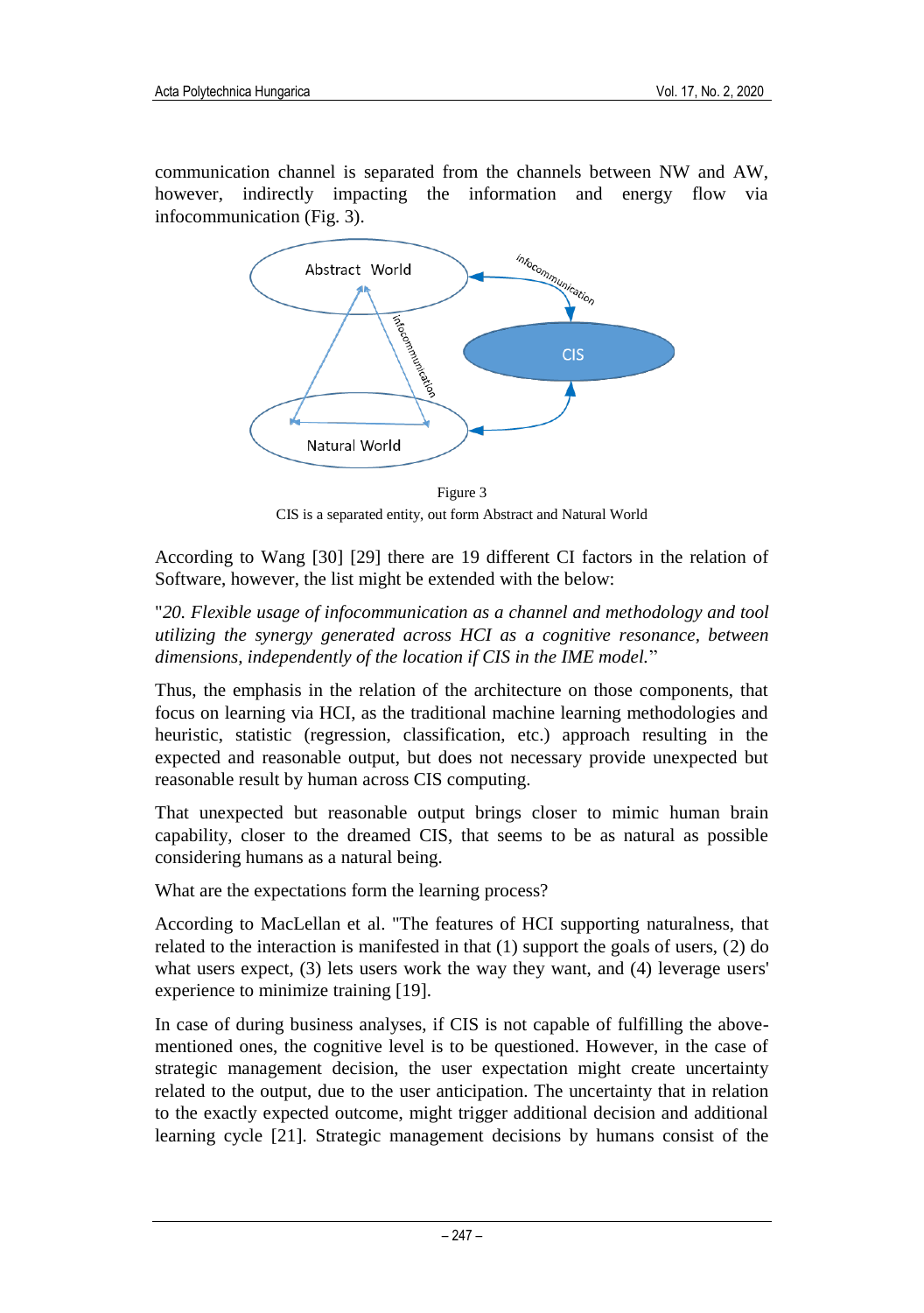general learning cycle i.e. observe, interpret, evaluate, decide that extended with the anticipation, a kind of "what-if " situation, that during HCI transformed to the knowledge of CIS. Repetitive strategic management decision making via HCI related to the same situation, in case the output doesn't meet with the expectation will trigger a new decision and learning cycle [21]. That is one of the sides, that can be interpreted based on the given situation as positive and as the negative side of the HCI. That is caused by the human anticipation build into the decision process. The risk and the reason what could be the explanation of the negative side, that due to human factors, if the output not acceptable, a human might trigger further decision circle - knowledge improvement for both sides - to get to the closest anticipated result [21]. That misleading exercise, not necessarily supports the organization in many cases, due to the time, effort, workload, in addition, might distort the reality of the output.

According to the above, the result of the cognitive resonance in the complex business environment, during use of cognitive systems, can provide a better result from many aspects, but still to be considered to find the proper technics/algorithm to be built into CIS, where infocommunication is used as a channel via HCI across cognitive resonance that supports better enterprises.

There are several methodologies of machine learning, however, HCI with cognitive resonance using info communication as a channel ensures the continuous improvement of the knowledge and cognitive level, impacting both the abstract and the natural world. Smooth stat solutions do not produce bloodless but acceptable results by not increasing the system's knowledge. Cognitive Infocommunication is an important element of the learning process because it provides the basis for cognitive resonance and plays a prominent role in the coordination of individual architectural details.

If we select an approach according to Information Theory, we should profoundly modify the models proposed by Wang [29]. As the CISs are components of the Digital Universe, i.e. CISs are composed of bits forming data that are embraced by formations to be represented by the carbon agent. The abstract world should be interpreted as the realm where the computing processing happens; the processes manipulate the formations automated way, primarily syntactically so that the data embedded into formations could be interpreted by carbon agents as information that owns semantic interpretation.

In this approach, each input coming out of the natural world increases the information content of the Digital Universe within the abstract world (Fig. 4). The information contained within an Information System having Data Collection Management Systems cannot increase through running queries and any data processing algorithms as the symbiosis of the program code and the data together defines the complexity of the content (see Benczúr et al. [5]).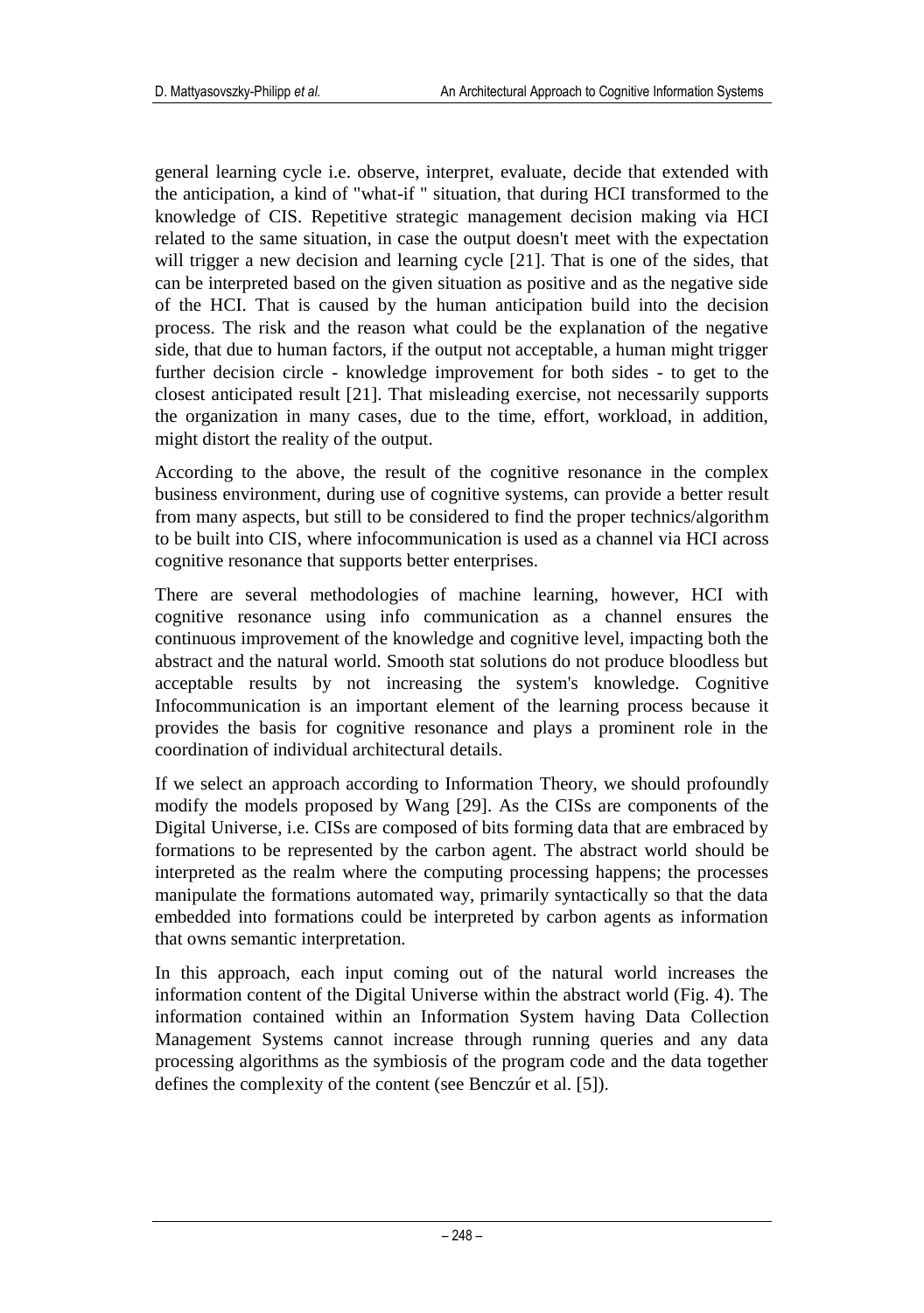

Cognitive Infocommunication in the context of Digital Universe and Cognitive Information Systems

Within a CIS, the set of data and algorithms constitute the information content, i.e. the computation may produce data encompassed in formations that were not still stored eventually in the system, but it does not augment the overall information content of the system. However, outputs from the abstract world within the Digital Universe to the natural world can enhance the knowledge of the carbon agent through perception and interpretation of the meaning of the communicated data. The carbon agent through cognitive activities creates actionable knowledge out of the information that was conveyed through formations. The abstract world consists of two parts, one part is the set of Information Systems that embodies the computational capabilities and the data stored in formations represented by bits, the other part is the set of Cognitive Information Systems that contain the most modern algorithms for data processing, visualization, and toolset to achieve a high level of cognitive resonance between the carbon agent and the silicon agent.

### **6 Cognitive Infocommunication in the relation of CIS & its architecture**

According to Baranyi et al. [4], Cognitive Infocommunication is used to refer to devices and networks which can assign resources and functionalities in dynamic and intelligent ways. CIS is capable to elaborate information dynamically and intelligently, meanwhile, UBMSS missed those functionalities and dynamism [3].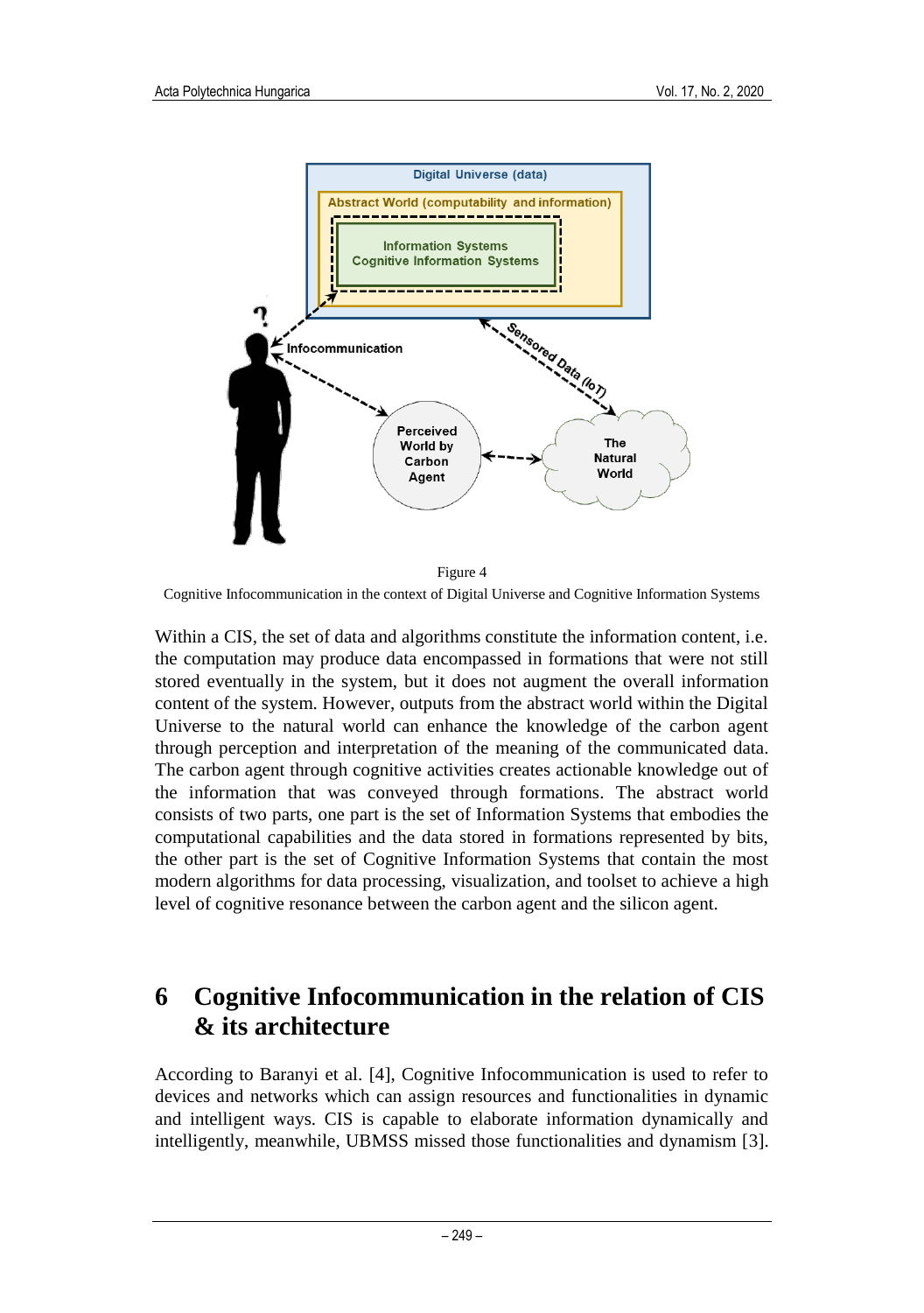That calls the attention of the importance of cognitive architecture with cognitive functions and appropriate cognitive level, the integration that allows the development of cognitive entities. There is a view that human cognitive capabilities and human intelligence are emergent properties that cannot be separated from the physical, biological, neurophysiological and higher-level bases of our mental existence [6]. However, the social and technological context of our interactions with other humans and ICT further influences the kinds of mental and physical work that we can perform [6], [12]. That is one fact that explains and highlights the importance of cognitive resonance, that enable human a CIS to improve their cognitive level. This is what only the real cognitive information system capable of, via inter Cognitive Communication and Cognitive Infocommunication. The architecture focuses on the representation of the information of both entities, within human and carbon agents.

#### **Conclusions**

The disciplined architecture approach can help in understanding the cognitive structure of information systems. The proposed application of architecture description methods allows a systematic depiction of a complex situation, where several interdisciplinary principles play roles, i.e. cognitive sciences, information systems analysis and design, formal architecture methods, and Data Science. The proposed method assists the development and construction of CISs at small and medium-sized enterprises that build up their systems from heterogeneous components exploiting open source software solutions, supports and utilize the synergies of cognitive sciences trough Cognitive Infocommunication improving the value of information, knowledge and learning.

The Enterprise Architecture helps reconcile the information exchange and infocommunication between the relevant components of a Cognitive Information Systems, namely, between automated Business Processes and actors/roles/business Entities. The architecture of the most recent Information Systems contains several components that compel serious cognitive efforts on the side of the carbon agent to keep in hand the overall processes and information exchange, to orchestrate the ensuing activities. The most modern Information Systems contain IoT elements (Internet of Things, actuators/sensors, etc.) and a huge amount of data that are harvested from IoT elements through Edge and Fog computing. The data are stored in an unstructured format in Data Lakes, in a structured format in Data Warehouses. To make it useful for the carbon agent, the interplaying of several methods and tools is required as visualization of the produced data, the data should be extracted and processes into meaningful format exploiting the available toolset of Data Science. The Cognitive Infocommunication fosters the bidirectional data stream to realize the cognitive resonance primarily on the side of the carbon agent. On the side of silicon agent, the cognitive resonance can be achieved through appropriate representation of the analogue and digital universe to provide an effective feedback for the carbon agent.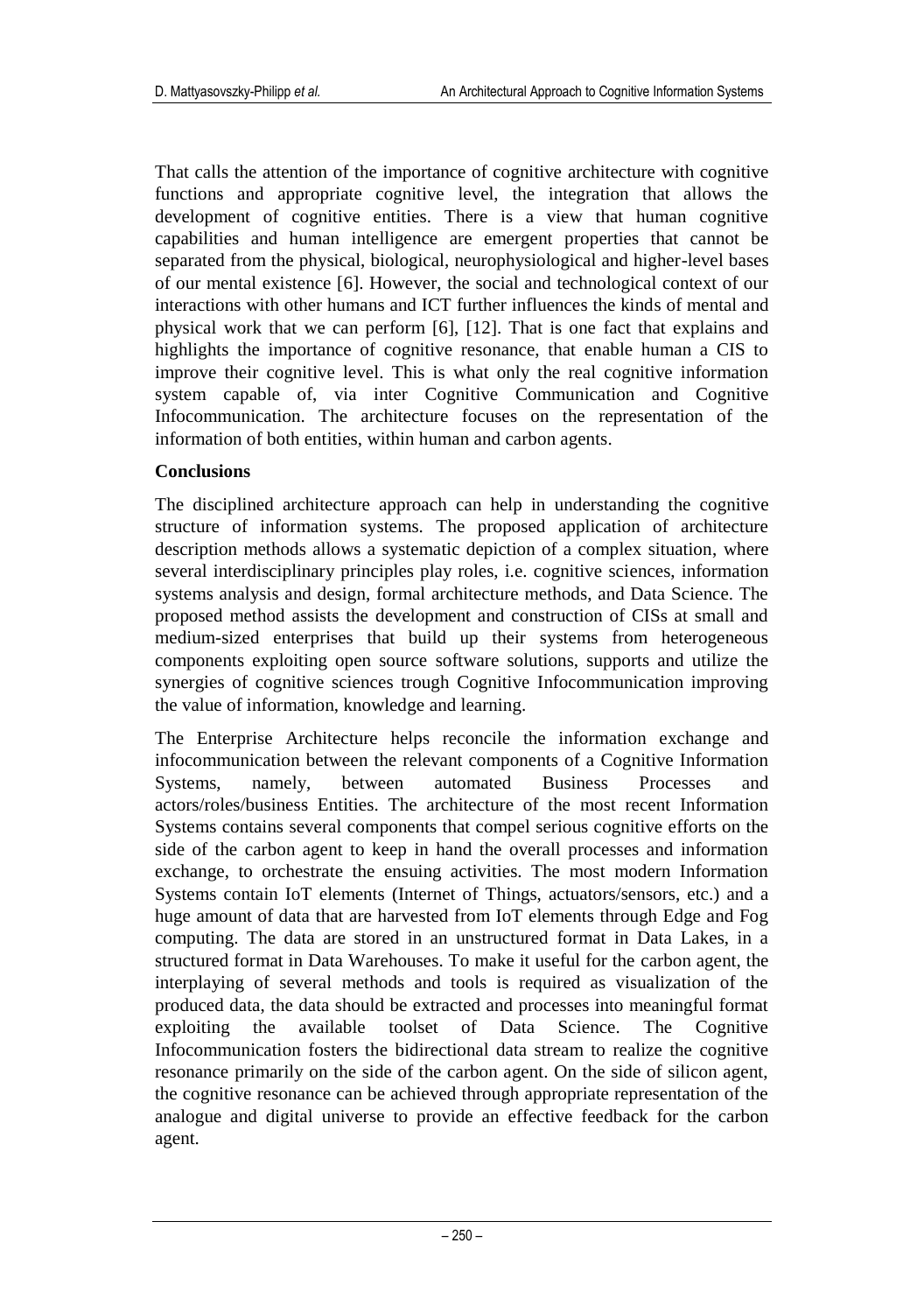The success of an effective Cognitive Infocommunication in realizing cognitive resonance, will contribute to the improvement of the quality of Information Systems, this achievement will enhance the reliability and trust, in Information Systems.

Due to Cognitive Infocommunication integrative cognitive processes, where the capabilities of the human brain could be extended, not only through the equipment, but also within the interaction with the capabilities of any CIS. Cognitive Resonance improves the knowledge and the effectiveness of HCI making it more and more relevant, therefore, based on our view, it contributes significantly to part of Cognitive Infocommunication.

#### **Acknowledgement**

The project has been supported by the European Union, co-financed by the European Social Fund (EFOP-3.6.3-VEKOP-16-2017-00002) and by Thematic Excellence Program, Industry and Digitization Subprogram, NRDI Office, 2019.

#### **References**

- [1] Backstrom, Christer, Peter Jonsson, and Simon Stahlberg: Fast detection of unsolvable planning instances using local consistency, Sixth Annual Symposium on Combinatorial Search, 2013, pp. 29-37
- [2] Baranyi P., Csapo, A.: Cognitive Infocommunications: CogInfoCom, 11<sup>th</sup> IEEE International Symposium on Computational Intelligence and Informatics, Budapest, Hungary, 2010
- [3] Baranyi, P., Csapo, A., Balazs, A., Varlaki, P.: An Overview of Research Trends in CogInfoCom, 18<sup>th</sup> International Conference on Intelligent Engineering Systems - INES 2014, IEEE Hungary Section, Tihany, 2014, pp. 181-186
- [4] Baranyi, P., Csapo, A., Sallai, Gy.: Cognitive Infocommunications (CogInfoCom), Springer International Publishing Switzerland, 2015, p. 219
- [5] Benczúr, A., Molnár, B.: On the Notion of Information-Info-sphere, the World of Formations. In 2018 9<sup>th</sup> IEEE International Conference on Cognitive Infocommunications (CogInfoCom), 2018, pp. 33-38
- [6] Deacon, TW.: Incomplete nature: how mind emerged from matter, WW Norton & Company New York, NY, USA, 2013
- [7] Faghihi, U., Estey, C., McCall, R., Franklin, S.: A cognitive model fleshes out Kahneman's fast and slow systems. Biologically Inspired Cognitive Architectures, 11, 2015, pp. 38-52
- [8] Franklin, S., Madl, T., D'Mello, S., Snaider, J.: LIDA: A systems-level architecture for cognition, emotion, and learning, IEEE Transactions on Autonomous Mental Development, Vol. 6, No. 1, 2014, pp.19-41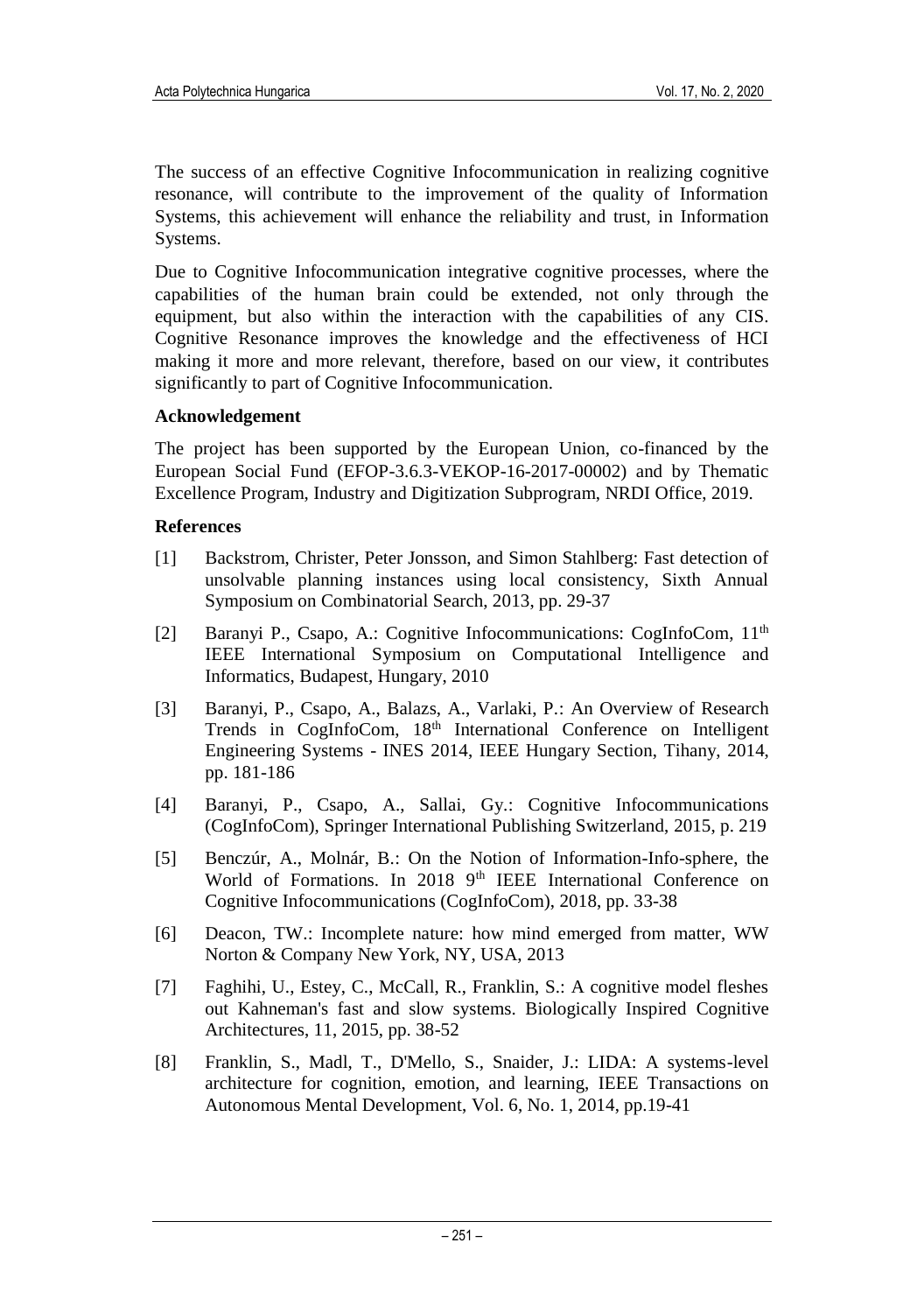- [9] Göbelbecker, M., Keller, T., Eyerich, P., Brenner, M., & Nebel, B.: Coming up with good excuses: What to do when no plan can be found, Twentieth International Conference on Automated Planning and Scheduling 2010, pp. 81-88
- [10] Herzig, Andreas, et al.: On the revision of planning tasks, ECAI, 2014, pp. 435-440
- [11] Hester, Todd, and Peter Stone: Intrinsically motivated model learning for developing curious robots, Artificial Intelligence 247, 2017, pp. 170-186
- [12] Hollan J, Hutchins E, Kirsh D: Distributed cognition: toward a new foundation for humancomputer interaction research. ACM Trans Comput Hum Interact, Vol. 7, No. 2, 2000, pp. 174-196
- [13] Hurwitz, J., Kaufman, M., Bowles, A.: Cognitive Computing and Big Data Analytics. John Wiley & Sons, Inc. 10475 Crosspoint Boulevard Indianapolis, IN 46256, 2015
- [14] IBM: The quest for AI creativity, URL: https ://www. ibm. com/watson/advantage-reports/future- of-artificial-intelligence/aicreativity.html last visited: 13.10. 2019
- [15] John Smith: Manager of Multimedia and Vision at IBM Research
- [16] Josey, A.: TOGAF® Version 9.1 A Pocket Guide, Van Haren, 2011
- [17] Kahneman, D.: Thinking, fast and slow, Macmillan, ISBN: 9780374533557, 2011
- [18] Lemieux, V. L., & Dang, T.: Building accountability for decision-making into cognitive systems. In Advances in Information Systems and Technologies. Springer, Berlin, Heidelberg, 2013, pp. 575-586
- [19] MacLellan, Christopher J., et al.: A Framework for Natural Cognitive System Training Interactions. Advances in Cognitive Systems 6, 2018, pp. 1-16
- [20] Molnár, B., & Tarcsi, Á.: Design and architectural issues of contemporary web-based information systems. Mediterr. J. Comput. Netw, 9, 2013, pp. 20-28
- [21] Molnár, B., Mattyasovszky-Philipp D.: Cognitive Information Systems Artificial Intelligence & Management Decisions, Proceedings of the  $12<sup>th</sup>$ IADIS International Conference Information Systems 2019, 2019, pp. 290- 294
- [22] Ogiela, L., Ogiela, M. R.: Advances in cognitive information systems (Vol. 17) Springer Science & Business Media, 2012, pp. 17-18
- [23] Ogiela, L., Ogiela, M. R.: Cognitive systems for intelligent business information management in cognitive economy. International Journal of Information Management, Vol. 34, No. 6, 2014, pp. 751-760